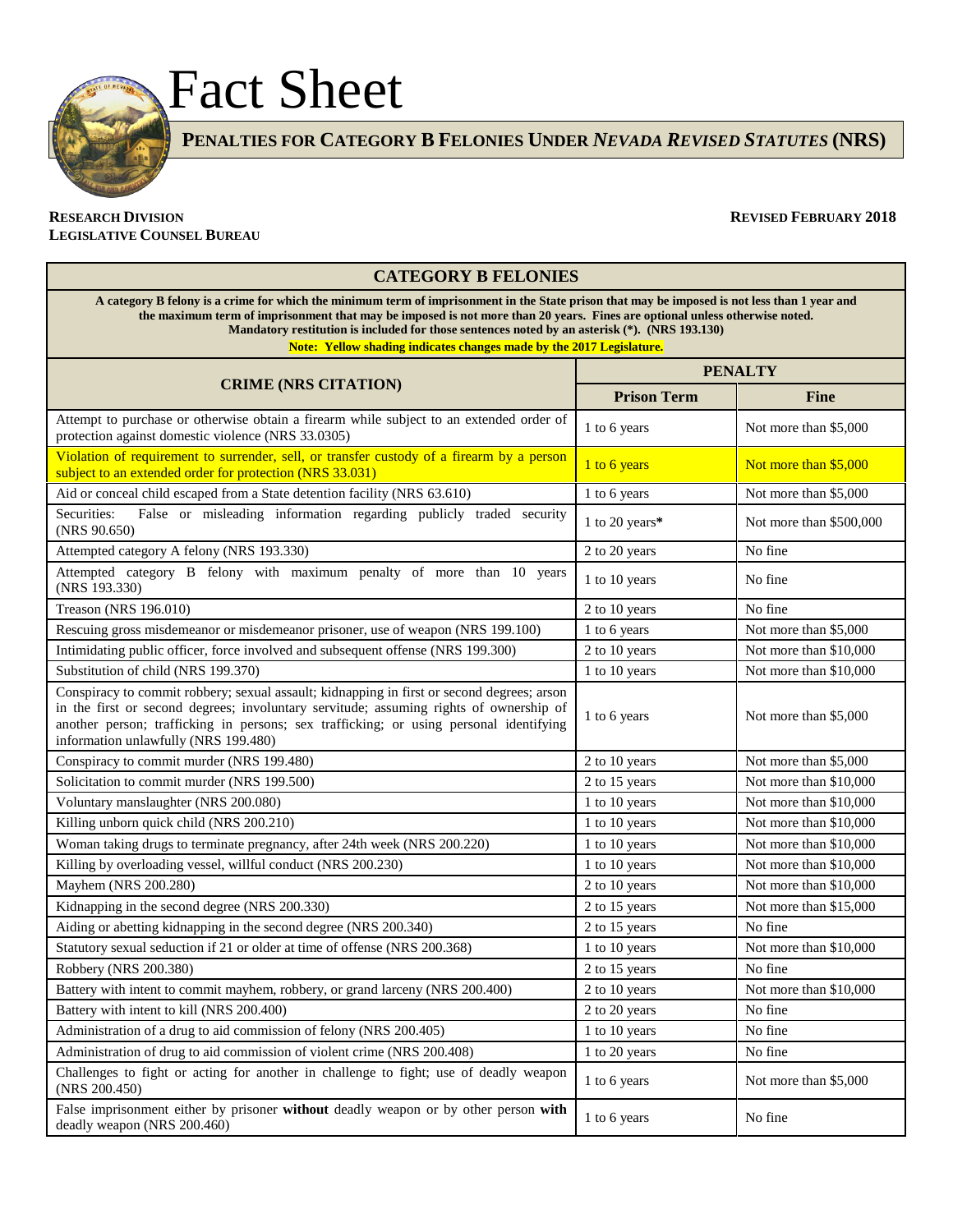| <b>CATEGORY B FELONIES</b>                                                                                                                                                                                                                                                                                                                                                                                                                           |                    |                        |
|------------------------------------------------------------------------------------------------------------------------------------------------------------------------------------------------------------------------------------------------------------------------------------------------------------------------------------------------------------------------------------------------------------------------------------------------------|--------------------|------------------------|
| A category B felony is a crime for which the minimum term of imprisonment in the State prison that may be imposed is not less than 1 year and<br>the maximum term of imprisonment that may be imposed is not more than 20 years. Fines are optional unless otherwise noted.<br>Mandatory restitution is included for those sentences noted by an asterisk (*). (NRS 193.130)<br>Note: Yellow shading indicates changes made by the 2017 Legislature. |                    |                        |
|                                                                                                                                                                                                                                                                                                                                                                                                                                                      | <b>PENALTY</b>     |                        |
| <b>CRIME (NRS CITATION)</b>                                                                                                                                                                                                                                                                                                                                                                                                                          | <b>Prison Term</b> | <b>Fine</b>            |
| False imprisonment using person as a shield (NRS 200.460)                                                                                                                                                                                                                                                                                                                                                                                            | 1 to 15 years      | No fine                |
| False imprisonment by prisoner with deadly weapon (NRS 200.460)                                                                                                                                                                                                                                                                                                                                                                                      | 1 to 20 years      | No fine                |
| Involuntary servitude crimes (NRS 200.463)                                                                                                                                                                                                                                                                                                                                                                                                           | 5 to 20 years      | Not more than \$50,000 |
| Involuntary servitude crimes; substantial bodily harm (NRS 200.463)                                                                                                                                                                                                                                                                                                                                                                                  | 7 to 20 years      | Not more than \$50,000 |
| Knowingly recruiting, transporting, or providing person for involuntary servitude<br>or benefiting from involuntary servitude (NRS 200.464)                                                                                                                                                                                                                                                                                                          | 1 to 15 years      | Not more than \$50,000 |
| Sale or purchase of another person; related acts (NRS 200.465)                                                                                                                                                                                                                                                                                                                                                                                       | 5 to 20 years      | Not more than \$50,000 |
| Trafficking in persons for financial gain (NRS 200.467)                                                                                                                                                                                                                                                                                                                                                                                              | 1 to 10 years      | Not more than \$50,000 |
| Trafficking in persons for illegal purposes (NRS 200.468)                                                                                                                                                                                                                                                                                                                                                                                            | 1 to 20 years      | Not more than \$50,000 |
| Assault with deadly weapon (NRS 200.471)                                                                                                                                                                                                                                                                                                                                                                                                             | 1 to 6 years       | Not more than \$5,000  |
| Assault with a deadly weapon upon an officer, school employee, health care provider,<br>taxicab driver, transit officer, or sports official (NRS 200.471)                                                                                                                                                                                                                                                                                            | 1 to 6 years       | Not more than \$5,000  |
| Assault with a deadly weapon upon an officer, school employee, health care provider,<br>taxicab driver, transit officer, or sports official by a probationer, prisoner, or parolee<br>(NRS 200.471)                                                                                                                                                                                                                                                  | 1 to 6 years       | Not more than \$5,000  |
| Battery upon an officer, school employee, health care provider, taxicab driver, transit<br>officer, or sports official performing his duty, substantial bodily harm or strangulation<br>(NRS 200.481)                                                                                                                                                                                                                                                | 2 to 10 years      | Not more than \$10,000 |
| Battery with a deadly weapon (NRS 200.481)                                                                                                                                                                                                                                                                                                                                                                                                           | 2 to 10 years      | Not more than \$10,000 |
| Battery with a deadly weapon, substantial bodily harm or strangulation (NRS 200.481)                                                                                                                                                                                                                                                                                                                                                                 | 2 to 15 years      | Not more than \$10,000 |
| Battery by prisoner, probationer, or parolee without a weapon (NRS 200.481)                                                                                                                                                                                                                                                                                                                                                                          | 1 to 6 years       | No fine                |
| Battery by a prisoner, probationer, or parolee with a deadly weapon (NRS 200.481)                                                                                                                                                                                                                                                                                                                                                                    | 2 to 10 years      | No fine                |
| Battery by a prisoner, probationer, or parolee with a deadly weapon, substantial bodily<br>harm or strangulation (NRS 200.481)                                                                                                                                                                                                                                                                                                                       | 2 to 15 years      | No fine                |
| Felony battery constituting domestic violence, second and subsequent offense<br>(NRS 200.485)                                                                                                                                                                                                                                                                                                                                                        | 2 to 15 years      | $$2,000 - $5,000$      |
| Criminal neglect of patient, resulting in death (NRS 200.495)                                                                                                                                                                                                                                                                                                                                                                                        | 1 to 20 years      | No fine                |
| Criminal neglect of patient, resulting in substantial bodily harm (NRS 200.495)                                                                                                                                                                                                                                                                                                                                                                      | 1 to 6 years       | Not more than \$5,000  |
| Child abuse/neglect: Causing a child to suffer unjustifiable physical pain or mental<br>suffering resulting in substantial bodily or mental harm (NRS 200.508)                                                                                                                                                                                                                                                                                       | 2 to 20 years      | No fine                |
| Child abuse/neglect: Causing a child to suffer unjustifiable physical pain or mental<br>suffering, no substantial bodily or mental harm (NRS 200.508)                                                                                                                                                                                                                                                                                                | 1 to 6 years       | No fine                |
| Child abuse/neglect: Causing a child to suffer unjustifiable physical pain or mental<br>suffering, no substantial bodily or mental harm, subsequent violation (NRS 200.508)                                                                                                                                                                                                                                                                          | 2 to 15 years      | No fine                |
| Child abuse/neglect: Permitting or allowing child to suffer unjustifiable physical pain or<br>mental suffering as a result of abuse or neglect, resulting in substantial bodily or mental<br>harm (NRS 200.508)                                                                                                                                                                                                                                      | 2 to 20 years      | No fine                |
| Mutilation of genitalia of female child (NRS 200.5083)                                                                                                                                                                                                                                                                                                                                                                                               | 2 to 10 years      | Not more than \$10,000 |
| Abuse of older person or vulnerable person, subsequent offense (NRS 200.5099)                                                                                                                                                                                                                                                                                                                                                                        | 2 to 6 years*      | No fine                |
| Abuse of older person or vulnerable person; substantial bodily or mental harm or death<br>(NRS 200.5099)                                                                                                                                                                                                                                                                                                                                             | 2 to 20 years*     | No fine                |
| Person with legal responsibility neglecting or permitting older or vulnerable person to<br>suffer physical pain or mental suffering, subsequent offense (NRS 200.5099)                                                                                                                                                                                                                                                                               | 2 to 6 years       | No fine                |
| Neglecting or permitting older person or vulnerable person to suffer by person with legal<br>responsibility; resulting in substantial bodily or mental harm or death (NRS 200.5099)                                                                                                                                                                                                                                                                  | 2 to 6 years*      | No fine                |
| Conspiracy to abuse, exploit or isolate order person or vulnerable person, subsequent<br>offense (NRS 200.5099)                                                                                                                                                                                                                                                                                                                                      | 2 to 20 years      | No fine                |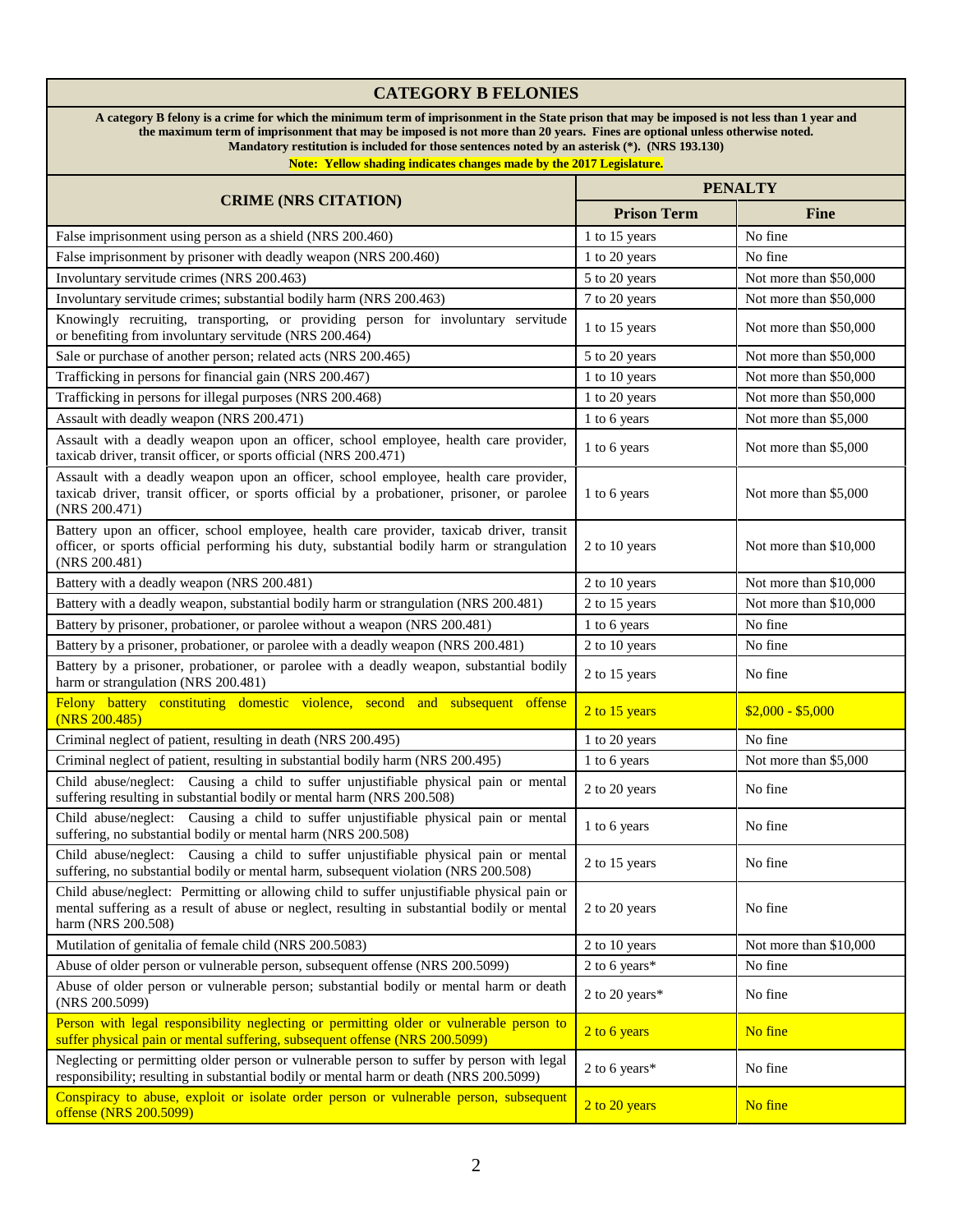# **CATEGORY B FELONIES**

**A category B felony is a crime for which the minimum term of imprisonment in the State prison that may be imposed is not less than 1 year and the maximum term of imprisonment that may be imposed is not more than 20 years. Fines are optional unless otherwise noted. Mandatory restitution is included for those sentences noted by an asterisk (\*). (NRS 193.130)**

| <b>CRIME (NRS CITATION)</b>                                                                                                                                                                                                                   | <b>PENALTY</b>                                                                               |                        |
|-----------------------------------------------------------------------------------------------------------------------------------------------------------------------------------------------------------------------------------------------|----------------------------------------------------------------------------------------------|------------------------|
|                                                                                                                                                                                                                                               | <b>Prison Term</b>                                                                           | <b>Fine</b>            |
| Exploitation of older person or vulnerable person, value \$650 or more but less than \$5,000<br>(NRS 200.5099)                                                                                                                                | 2 to 10 years*                                                                               | Not more than \$10,000 |
| Exploitation of older person or vulnerable person, value \$5,000 or more (NRS 200.5099)                                                                                                                                                       | 2 to 20 years*                                                                               | Not more than \$25,000 |
| Exploitation of older person or vulnerable person regardless of monetary value, second<br>and subsequent offense (NRS 200.5099)                                                                                                               | 2 to 20 years*                                                                               | Not more than \$25,000 |
| Isolation or abandonment of older person or vulnerable person, subsequent offense<br>(NRS 200.5099)                                                                                                                                           | 2 to 10 years*                                                                               | Not more than \$5,000  |
| Aggravated stalking (NRS 200.575)                                                                                                                                                                                                             | 2 to 15 years                                                                                | Not more than \$5,000  |
| Violation by a person convicted of stalking of an order concerning the surrender, sale,<br>transfer, ownership, possession, custody or control of a firearm when the victim has an<br>ongoing, reasonable fear of physical harm (NRS 200.575) | 1 to 6 years                                                                                 | Not more than \$5,000  |
| Entering property with intent to conceal self and peer through opening of dwelling;<br>possession of deadly weapon (NRS 200.603)                                                                                                              | 1 to 6 years                                                                                 | Not more than \$5,000  |
| Distribution of child pornography (NRS 200.725)                                                                                                                                                                                               | 1 to 15 years                                                                                | Not more than \$15,000 |
| Intentionally viewing pornography depicting child less than 16 years of age controlled<br>through the Internet, subsequent offense (NRS 200.727)                                                                                              | 1 to 6 years                                                                                 | Not more than \$5,000  |
| Possession of child pornography, first offense (NRS 200.730)                                                                                                                                                                                  | 1 to 6 years                                                                                 | Not more than \$5,000  |
| Performance of a health care procedure without a license, resulting in substantial bodily<br>harm, subsequent offense (NRS 200.830)                                                                                                           | 2 to 20 years                                                                                | \$2,000 to \$5,000     |
| Performance of a health care procedure without a license, resulting in death<br>(NRS 200.830)                                                                                                                                                 | 2 to 20<br>years;<br>no<br>probation or suspended<br>sentence                                | \$2,000 to \$5,000     |
| Performance of a surgical procedure without a license, resulting in no substantial bodily<br>harm, subsequent offense (NRS 200.840)                                                                                                           | 2 to 20 years                                                                                | \$2,000 to \$5,000     |
| Performance of a surgical procedure without a license, resulting in substantial bodily harm<br>(NRS 200.840)                                                                                                                                  | 2 to 20 years                                                                                | \$2,000 to \$5,000     |
| Performance of a surgical procedure without a license, resulting in death (NRS 200.840)                                                                                                                                                       | 2 to 20<br>years; no<br>probation or suspended<br>sentence                                   | \$2,000 to \$5,000     |
| Abortion not pursuant to law (NRS 201.120)                                                                                                                                                                                                    | 1 to 10 years                                                                                | Not more than \$10,000 |
| Knowingly engaging in conduct likely to spread HIV (NRS 201.205)                                                                                                                                                                              | 2 to 10 years                                                                                | Not more than \$10,000 |
| Lewdness with a child 14 or 15 years of age (NRS 201.230)                                                                                                                                                                                     | 1 to 10 years                                                                                | Not more than \$10,000 |
| Sex trafficking an adult (NRS 201.300)                                                                                                                                                                                                        | 3 to 10 years                                                                                | Not more than \$10,000 |
| Facilitating sex trafficking of adult or minor (NRS 201, new section)                                                                                                                                                                         | 1 to 6 years (adult)<br>3 to 10 years (minor)                                                | No fine                |
| Prostitute knowingly engaging in conduct likely to spread HIV (NRS 201.358)                                                                                                                                                                   | 2 to 10 years                                                                                | Not more than \$10,000 |
| Using a computer, system or network to lure a child, person believed to be a child,<br>or mentally ill person to engage in sexual conduct (NRS 201.560)                                                                                       | 1 to 10 years                                                                                | Not more than \$10,000 |
| Luring a child, person believed to be a child, or mentally ill person to engage in<br>sexual conduct (NRS 201.560)                                                                                                                            | 2 to 15 years                                                                                | Not more than \$10,000 |
| Luring a child, person believed to be a child, or mentally ill person to provide material<br>harmful to minors (NRS 201.560)                                                                                                                  | 1 to 6 years                                                                                 | Not more than \$10,000 |
| Willfully poisoning food, water, or medicine (NRS 202.170)                                                                                                                                                                                    | 2 to 15 years                                                                                | Not more than \$10,000 |
| Setting spring gun or other deadly weapon and causing injury (NRS 202.255)                                                                                                                                                                    | 1 to 6 years                                                                                 | Not more than \$5,000  |
| Setting spring gun or other deadly weapon and causing death (NRS 202.255)                                                                                                                                                                     | 1 to $10$ years;<br>may<br>prosecuted<br>be<br>as<br>murder depending<br>on<br>circumstances | Not more than \$10,000 |
| Possession, manufacture, or disposition of explosive or incendiary device (NRS 202.260)                                                                                                                                                       | 1 to 6 years                                                                                 | Not more than \$5,000  |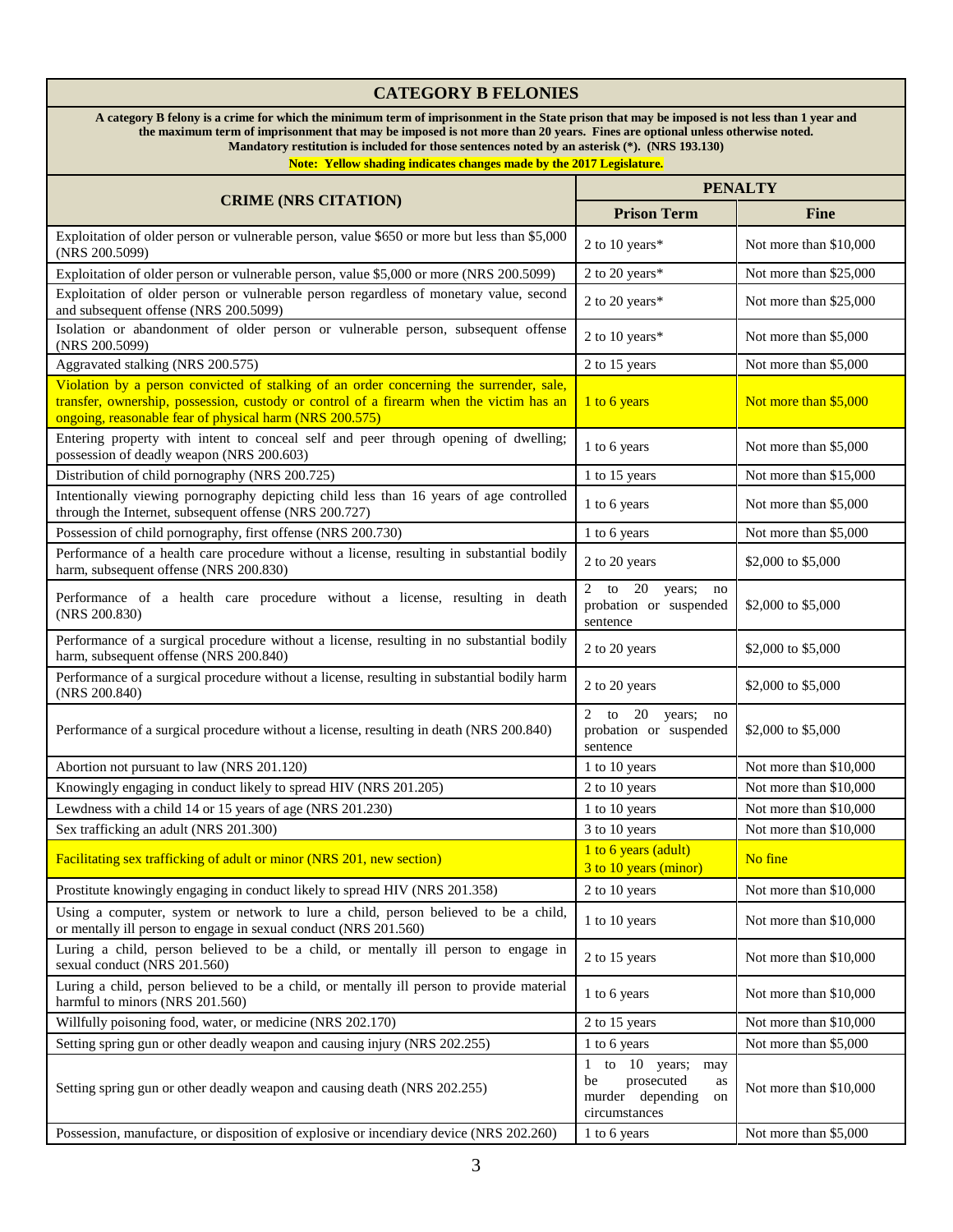## **CATEGORY B FELONIES A category B felony is a crime for which the minimum term of imprisonment in the State prison that may be imposed is not less than 1 year and the maximum term of imprisonment that may be imposed is not more than 20 years. Fines are optional unless otherwise noted. Mandatory restitution is included for those sentences noted by an asterisk (\*). (NRS 193.130)**

| <b>CRIME (NRS CITATION)</b>                                                                                                                                                                                                                                                                                | <b>PENALTY</b>                                                                                                                 |                         |
|------------------------------------------------------------------------------------------------------------------------------------------------------------------------------------------------------------------------------------------------------------------------------------------------------------|--------------------------------------------------------------------------------------------------------------------------------|-------------------------|
|                                                                                                                                                                                                                                                                                                            | <b>Prison Term</b>                                                                                                             | <b>Fine</b>             |
| Possession of components of explosive or incendiary device (NRS 202.261)                                                                                                                                                                                                                                   | 1 to 6 years                                                                                                                   | Not more than \$5,000   |
| Discharging firearm at or into occupied structure (NRS 202.285)                                                                                                                                                                                                                                            | 1 to 6 years                                                                                                                   | Not more than \$5,000   |
| Discharging firearm within or from a structure or vehicle (NRS 202.287)                                                                                                                                                                                                                                    | 2 to 15 years                                                                                                                  | Not more than \$5,000   |
| Permitting minor to unlawfully handle firearm; subsequent offense (NRS 202.300)                                                                                                                                                                                                                            | 1 to 6 years                                                                                                                   | Not more than \$5,000   |
| Unlawful sale of firearm to minor (NRS 202.310)                                                                                                                                                                                                                                                            | 1 to 6 years                                                                                                                   | Not more than \$5,000   |
| Unlawful use of stun gun (NRS 202.357)                                                                                                                                                                                                                                                                     | 1 to 6 years                                                                                                                   | Not more than \$5,000   |
| Possession of stun gun by person convicted of a felony or a fugitive from justice<br>(NRS 202.357)                                                                                                                                                                                                         | 1 to 6 years                                                                                                                   | Not more than \$5,000   |
| Possession of firearm by ex-felon, fugitive from justice, user of controlled substance,<br>person convicted of misdemeanor domestic violence, convicted of stalking, subject to<br>certain orders for protection, or who is otherwise prohibited by federal law from<br>possessing a firearm (NRS 202.360) | 1 to 6 years                                                                                                                   | Not more than \$5,000   |
| Unlawful sale of firearm or ammunition to felon, fugitive from justice, person adjudicated<br>mentally ill, or person unlawfully in the United States (NRS 202.362)                                                                                                                                        | 1 to 10 years                                                                                                                  | Not more than \$10,000  |
| Ex-felon, possession of tear gas (NRS 202.380)                                                                                                                                                                                                                                                             | 1 to 6 years                                                                                                                   | Not more than \$5,000   |
| Knowingly assisting in crimes involving weapons of mass destruction, biological or<br>chemical agents, or similar lethal agents (NRS 202.446)                                                                                                                                                              | 2 to 15 years*                                                                                                                 | Not more than \$10,000  |
| Unlawful threats involving act of terrorism, biological or chemical agents, or similar lethal<br>agents (NRS 202.448)                                                                                                                                                                                      | 2 to 20 years                                                                                                                  | Not more than \$5,000   |
| Delivering a "hoax substance" causing substantial bodily harm or death (NRS 202.449)                                                                                                                                                                                                                       | 2 to 20 years*                                                                                                                 | Not more than \$5,000   |
| Transportation or receipt of explosives for unlawful purpose, no substantial bodily harm<br>(NRS 202.780)                                                                                                                                                                                                  | 2 to 10 years                                                                                                                  | \$2,000 to \$10,000     |
| Transportation or receipt of explosives for unlawful purpose, with substantial bodily harm<br>(NRS 202.780)                                                                                                                                                                                                | 2 to 20 years                                                                                                                  | \$2,000 to \$20,000     |
| Use or possession of explosives during commission of a felony, first offense<br>(NRS 202.820)                                                                                                                                                                                                              | 1 to 10 years                                                                                                                  | Not more than \$10,000  |
| Use or possession of explosives during commission of felony, subsequent offense<br>(NRS 202.820)                                                                                                                                                                                                           | 2 to 20 years                                                                                                                  | No fine                 |
| Use of explosives to destroy property, no substantial bodily harm (NRS 202.830)                                                                                                                                                                                                                            | 2 to 10 years                                                                                                                  | \$2,000 to \$10,000     |
| Use of explosives to destroy property, with substantial bodily harm (NRS 202.830)                                                                                                                                                                                                                          | 2 to 20 years                                                                                                                  | \$2,000 to \$20,000     |
| Bomb threats (NRS 202.840)                                                                                                                                                                                                                                                                                 | 1 to 6 years                                                                                                                   | Not more than \$5,000   |
| Criminal anarchy (NRS 203.115)                                                                                                                                                                                                                                                                             | 1 to 6 years                                                                                                                   | Not more than \$10,000  |
| Criminal syndicalism (NRS 203.117)                                                                                                                                                                                                                                                                         | 1 to 6 years                                                                                                                   | Not more than \$5,000   |
| Arson, first degree (NRS 205.010)                                                                                                                                                                                                                                                                          | 2 to 15 years                                                                                                                  | Not more than $$15,000$ |
| Arson, second degree (NRS 205.015)                                                                                                                                                                                                                                                                         | 1 to 10 years                                                                                                                  | Not more than \$10,000  |
| Arson, aiding and abetting, with the intent to defraud (NRS 205.030)                                                                                                                                                                                                                                       | 1 to 6 years*                                                                                                                  | Not more than \$5,000   |
| Burglary (NRS 205.060)                                                                                                                                                                                                                                                                                     | 1 to 10 years; no<br>probation or suspended<br>sentence if previously<br>convicted of burglary or<br>invasion of the home      | Not more than \$10,000  |
| Burglary with a weapon (NRS 205.060)                                                                                                                                                                                                                                                                       | 2 to $15$ years;<br>no<br>probation or suspended<br>sentence if previously<br>convicted of burglary or<br>invasion of the home | Not more than \$10,000  |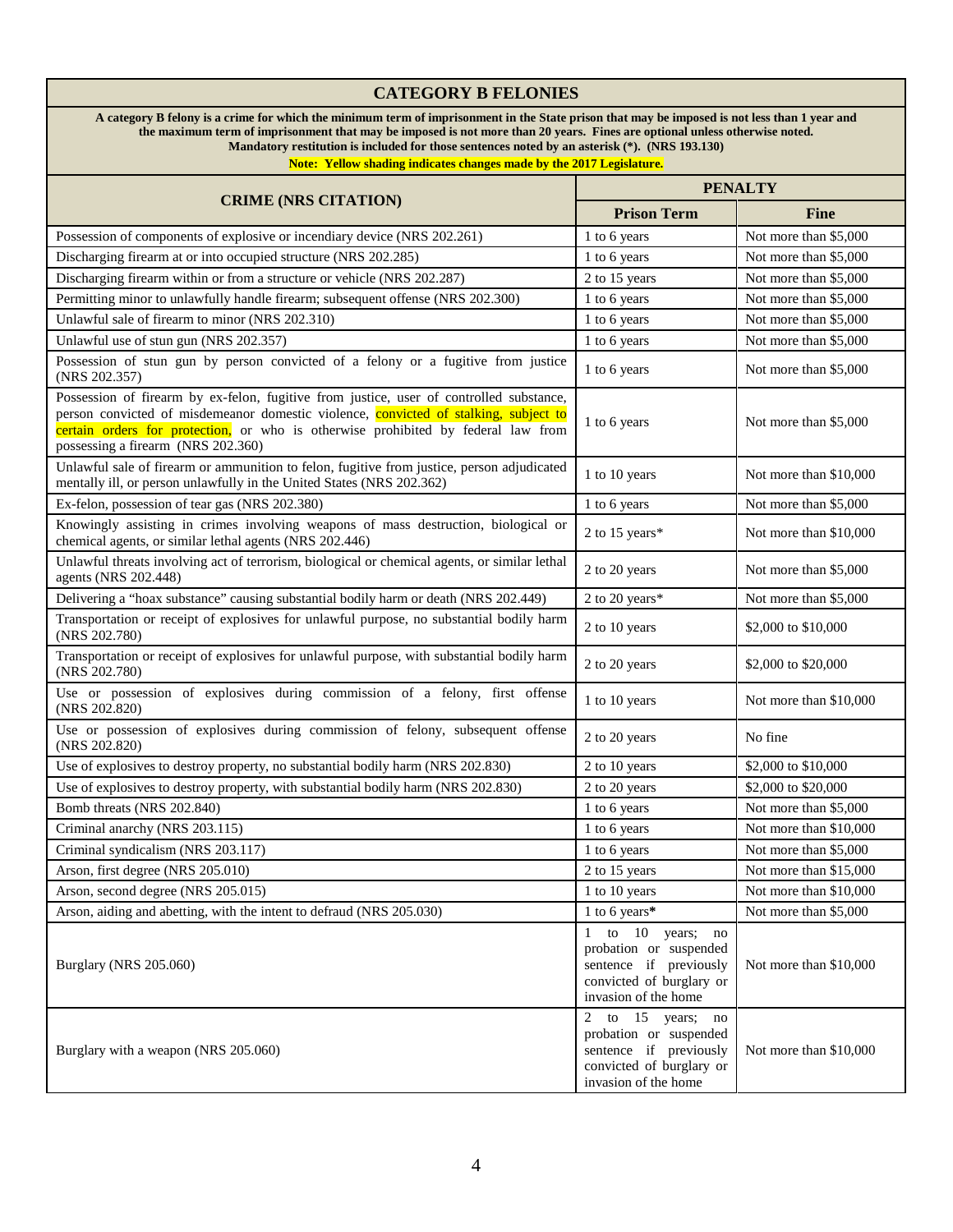| <b>CATEGORY B FELONIES</b>                                                                                                                                                                                                                                                                                                                                                                                                                           |                                                                                                                                |                                                                                                           |
|------------------------------------------------------------------------------------------------------------------------------------------------------------------------------------------------------------------------------------------------------------------------------------------------------------------------------------------------------------------------------------------------------------------------------------------------------|--------------------------------------------------------------------------------------------------------------------------------|-----------------------------------------------------------------------------------------------------------|
| A category B felony is a crime for which the minimum term of imprisonment in the State prison that may be imposed is not less than 1 year and<br>the maximum term of imprisonment that may be imposed is not more than 20 years. Fines are optional unless otherwise noted.<br>Mandatory restitution is included for those sentences noted by an asterisk (*). (NRS 193.130)<br>Note: Yellow shading indicates changes made by the 2017 Legislature. |                                                                                                                                |                                                                                                           |
|                                                                                                                                                                                                                                                                                                                                                                                                                                                      | <b>PENALTY</b>                                                                                                                 |                                                                                                           |
| <b>CRIME (NRS CITATION)</b>                                                                                                                                                                                                                                                                                                                                                                                                                          | <b>Prison Term</b>                                                                                                             | <b>Fine</b>                                                                                               |
| Invasion of the home (NRS 205.067)                                                                                                                                                                                                                                                                                                                                                                                                                   | 1 to 10 years;<br>no<br>probation or suspended<br>sentence if previously<br>convicted of burglary or<br>invasion of the home   | Not more than \$10,000                                                                                    |
| Invasion of the home with a deadly weapon (NRS 205.067)                                                                                                                                                                                                                                                                                                                                                                                              | 2 to $15$ years;<br>no<br>probation or suspended<br>sentence if previously<br>convicted of burglary or<br>invasion of the home | Not more than \$10,000                                                                                    |
| Burglary using explosives (NRS 205.075)                                                                                                                                                                                                                                                                                                                                                                                                              | 2 to 15 years                                                                                                                  | No fine                                                                                                   |
| Participation in organized retail theft, aggregated value of loss within 90-day period of<br>\$3,500 or more but less than \$10,000 (NRS 205.08345)                                                                                                                                                                                                                                                                                                  | 1 to 10 years*                                                                                                                 | Mandatory fine, not more<br>than \$10,000                                                                 |
| Participation in organized retail theft, aggregated value of loss within 90-day period of<br>\$10,000 or more (NRS 205.08345)                                                                                                                                                                                                                                                                                                                        | 2 to 15 years*                                                                                                                 | Mandatory fine, not more<br>than \$20,000                                                                 |
| Theft, value of \$3,500 or more (NRS 205.0835)                                                                                                                                                                                                                                                                                                                                                                                                       | 1 to 10 years*                                                                                                                 | Mandatory fine, not more<br>than \$10,000                                                                 |
| Grand larceny, value of \$3,500 or more (NRS 205.222)                                                                                                                                                                                                                                                                                                                                                                                                | 1 to 10 years*                                                                                                                 | Mandatory fine, not more<br>than \$10,000                                                                 |
| Grand larceny of firearm (NRS 205.226)                                                                                                                                                                                                                                                                                                                                                                                                               | 1 to 10 years*                                                                                                                 | Mandatory fine, not more<br>than \$10,000                                                                 |
| Grand larceny of motor vehicle, value proven to be \$3,500 or more (NRS 205.228)                                                                                                                                                                                                                                                                                                                                                                     | 1 to 10 years*                                                                                                                 | Mandatory fine, not more<br>than \$10,000                                                                 |
| Theft of scrap metal, aggregated value of loss within 90-day period of \$3,500 or more<br>(NRS 205.267)                                                                                                                                                                                                                                                                                                                                              | 1 to 10 years*                                                                                                                 | Mandatory fine, not more<br>than \$10,000                                                                 |
| Taking property not amounting to robbery, value \$3,500 or more (NRS 205.270)                                                                                                                                                                                                                                                                                                                                                                        | 1 to 10 years*; no<br>probation or suspended<br>sentence if victim was<br>elderly or handicapped                               | Mandatory fine, not more<br>than \$10,000                                                                 |
| Theft from vending machine, value of \$3,500 or more (NRS 205.2707)                                                                                                                                                                                                                                                                                                                                                                                  | 1 to 10 years*                                                                                                                 | Mandatory fine, not more<br>than \$10,000                                                                 |
| Receiving or transporting stolen vehicle, value proven to be \$3,500 or more<br>(NRS 205.273)                                                                                                                                                                                                                                                                                                                                                        | 1 to 10 years*                                                                                                                 | Mandatory fine, not more<br>than \$10,000                                                                 |
| Receiving or possessing stolen goods, value \$3,500 or more (NRS 205.275)                                                                                                                                                                                                                                                                                                                                                                            | 1 to 10 years*                                                                                                                 | Mandatory fine, not more<br>than \$10,000                                                                 |
| Extortion (NRS 205.320)                                                                                                                                                                                                                                                                                                                                                                                                                              | 1 to 10 years*                                                                                                                 | Not more than \$10,000                                                                                    |
| Extortion for a debt (NRS 205.322)                                                                                                                                                                                                                                                                                                                                                                                                                   | 1 to 6 years*                                                                                                                  | Not more than \$10,000                                                                                    |
| Pattern of mortgage lending fraud (NRS 205.372)                                                                                                                                                                                                                                                                                                                                                                                                      | 3 to 20 years                                                                                                                  | Not more than \$50,000;<br>subject to additional civil<br>penalty not to exceed<br>\$5,000 each violation |
| Defrauding another, two or more similar transactions within 4-year period, aggregated<br>value of loss more than \$650 (NRS 205.377)                                                                                                                                                                                                                                                                                                                 | 1 to 20 years*                                                                                                                 | Not more than \$10,000                                                                                    |
| Obtaining money, property, rent, or labor by false pretenses, value \$650 or more<br>(NRS 205.380)                                                                                                                                                                                                                                                                                                                                                   | 1 to 6 years*                                                                                                                  | Not more than \$10,000                                                                                    |
| Pattern of false representation of title (NRS 205.395)                                                                                                                                                                                                                                                                                                                                                                                               | 3 to 20 years                                                                                                                  | Not more than \$50,000;<br>subject to additional civil<br>penalty not to exceed<br>\$5,000 each violation |
| Filing false lien or encumbrance against the property of a public officer in order to harass<br>or defraud, first offense (NRS 205.397)                                                                                                                                                                                                                                                                                                              | 2 to 10 years                                                                                                                  | Not more than \$20,000                                                                                    |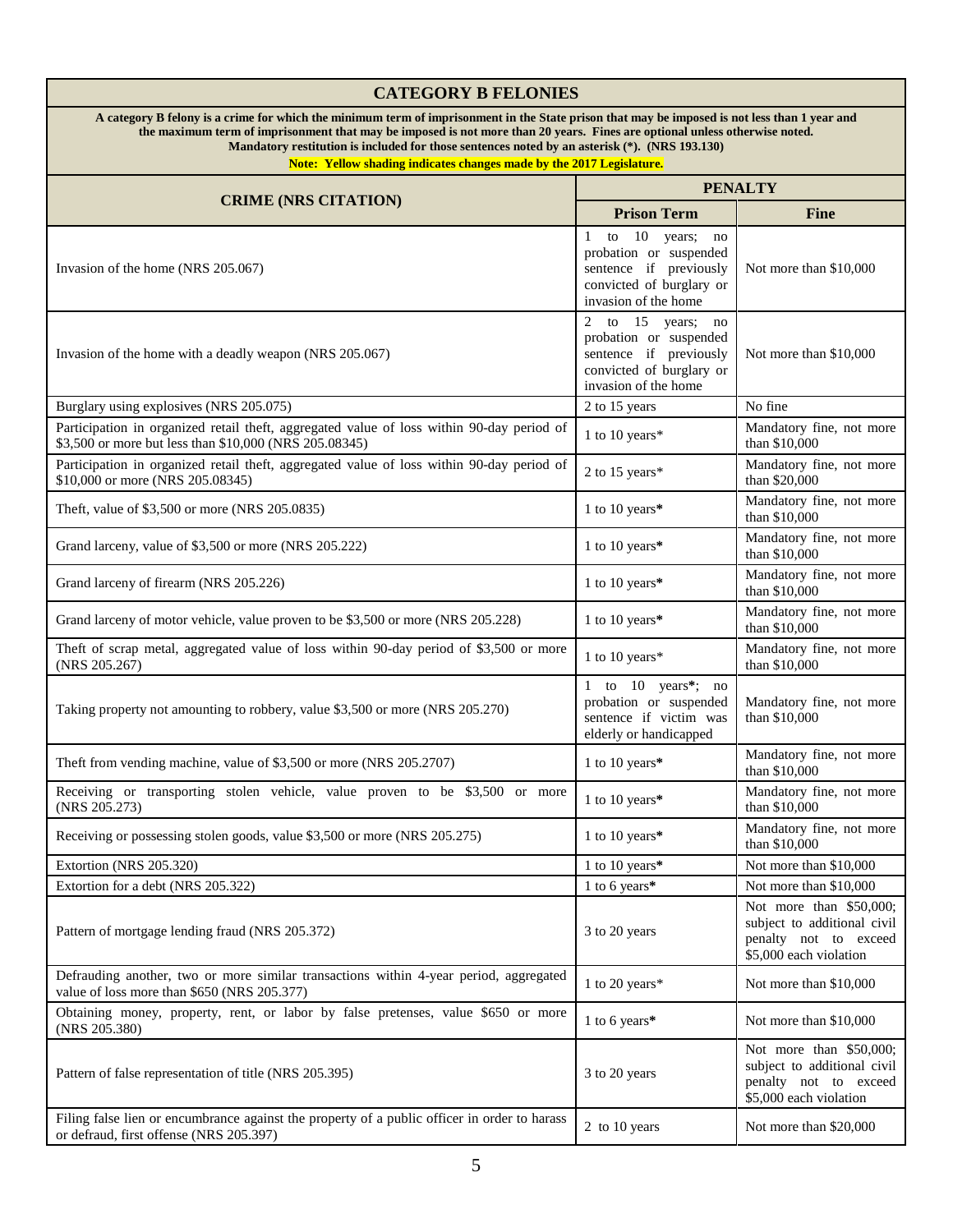#### **CATEGORY B FELONIES A category B felony is a crime for which the minimum term of imprisonment in the State prison that may be imposed is not less than 1 year and the maximum term of imprisonment that may be imposed is not more than 20 years. Fines are optional unless otherwise noted. Mandatory restitution is included for those sentences noted by an asterisk (\*). (NRS 193.130) Note: Yellow shading indicates changes made by the 2017 Legislature. CRIME (NRS CITATION) PENALTY Prison Term Fine** Filing false lien or encumbrance against the property of a public officer in order to harass or defraud, second or subsequent offense (NRS 205.397) The Second or subsequent offense (NRS 205.397) Pattern of filing false liens or encumbrances against the property of a public officer in ration of fining raise fields of encumbrances against the property of a public officer in 3 to 20 years order to harass or defraud, first offense (NRS 205.397) Not more than \$100,000; subject to additional civil penalty not to exceed \$20,000 for each violation Pattern of filing false liens or encumbrances against the property of a public officer in Fattern or fining raise fields or encumbrances against the property or a public officer in 5 to 20 years order to harass or defraud, second or subsequent offense (NRS 205.397) Not more than \$150,000; subject to additional civil penalty not to exceed \$20,000 for each violation Obtaining and using another's personal identifying information to harm, impersonate, or botaning and using another s personal dentitying information to harm, impersonate, or 1 to 20 years<sup>\*</sup> Not more than \$100,000 access nonpublic records of another or for unlawful purpose (NRS 205.463) Obtaining and using an older or vulnerable person's personal identifying information to harm or  $\frac{1}{2}$  for unlawful purpose (NRS 205.463)  $\frac{1}{2}$  for unlawful purpose (NRS 205.463) Obtaining and using the personal identifying information of five or more persons to harm or for unlawful purpose (NRS 205.463)<br>or for unlawful purpose (NRS 205.463) Obtaining and using another's personal identifying information to harm or for unlawful botaining and using another s personal identifying information to harm or for unlawful  $\left[3 \text{ to } 20 \text{ years}\right]$  Not more than \$100,000 purpose that causes loss of \$3,000 or more (NRS 205.463) Obtaining and using another's personal identifying information to avoid prosecution for a Obtaining and using another s personal dentitying information to avoid prosecution for  $\alpha$  3 to 20 years\* Not more than \$100,000 category A or B felony (NRS 205.463) Public officer or employee unlawfully obtaining and using another's personal identifying information to harm other person or for unlawful purpose (NRS 205.464)  $\sim$  5 to 20 years\* Not more than \$100,000 information to harm other person or for unlawful purpose (NRS 205.464) Public officer or employee unlawfully obtaining and using an older or vulnerable person's personal identifying information to harm other person or for unlawful purpose (NRS 205.464) 7 to 20 years\* Not more than \$100,000 Public officer or employee unlawfully obtaining and using the personal identifying information of five or more persons to harm or for unlawful purpose (NRS 205.464) 7 to 20 years\* Not more than \$100,000 Public officer or employee unlawfully obtaining and using another's personal identifying information to harm or for unlawful purpose that causes loss of \$3,000 or more (NRS 205.464) 7 to 20 years\* Not more than \$100,000 Public officer or employee obtaining and possessing, selling or transferring an older or vulnerable person's personal identifying information to establish false identity (NRS 205.464) 1 to 20 years\* Not more than \$100,000 Public officer or employee obtaining and possessing, selling, or transferring the personal Fubile of employee obtaining and possessing, sening, or dansiering the personal 1 to 20 years\* Not more than \$100,000 identifying information of five or more persons to establish false identity (NRS 205.464) Public officer or employee obtaining and possessing, selling or transferring another's personal identifying information to establish false identity that causes loss of \$3,000 or more (NRS 205.464) 1 to 20 years\* Not more than \$100,000 Aiding public officer or employee to commit crimes involving an older or vulnerable person's personal identifying information (NRS 205.464) **1** to 20 years<sup>\*</sup> Not more than \$100,000 person's personal identifying information (NRS 205.464) Aiding public officer or employee to commit crimes involving the personal identifying Alternation of five or more persons (NRS 205.464)<br>information of five or more persons (NRS 205.464) Aiding public officer or employee to commit crimes involving another's personal Hung public officer of employee to commit crimes involving another s personal 1 to 20 years\* Not more than \$100,000 is dentifying information that causes loss of \$3,000 or more (NRS 205.464) False identification crimes involving personal identifying information of an older or vulnerable person (NRS 205.465) **1** to 20 years Not more than \$100,000 vulnerable person (NRS 205.465) False identification crimes involving the personal identifying information of five or more persons (NRS 205.465) persons (NRS 205.465)  $\left| \begin{array}{c} 1 \text{ to 20 years} \\ 1 \text{ to 20 years} \end{array} \right|$  Not more than \$100,000 False identification crimes involving another's personal identifying information that raise identification crimes involving another s personal identifying information that 1 to 20 years Not more than \$100,000 causes loss of \$3,000 or more (NRS 205.465) Establishing or possessing financial forgery laboratory (NRS 205.46513) 1 to 20 years Not more than \$100,000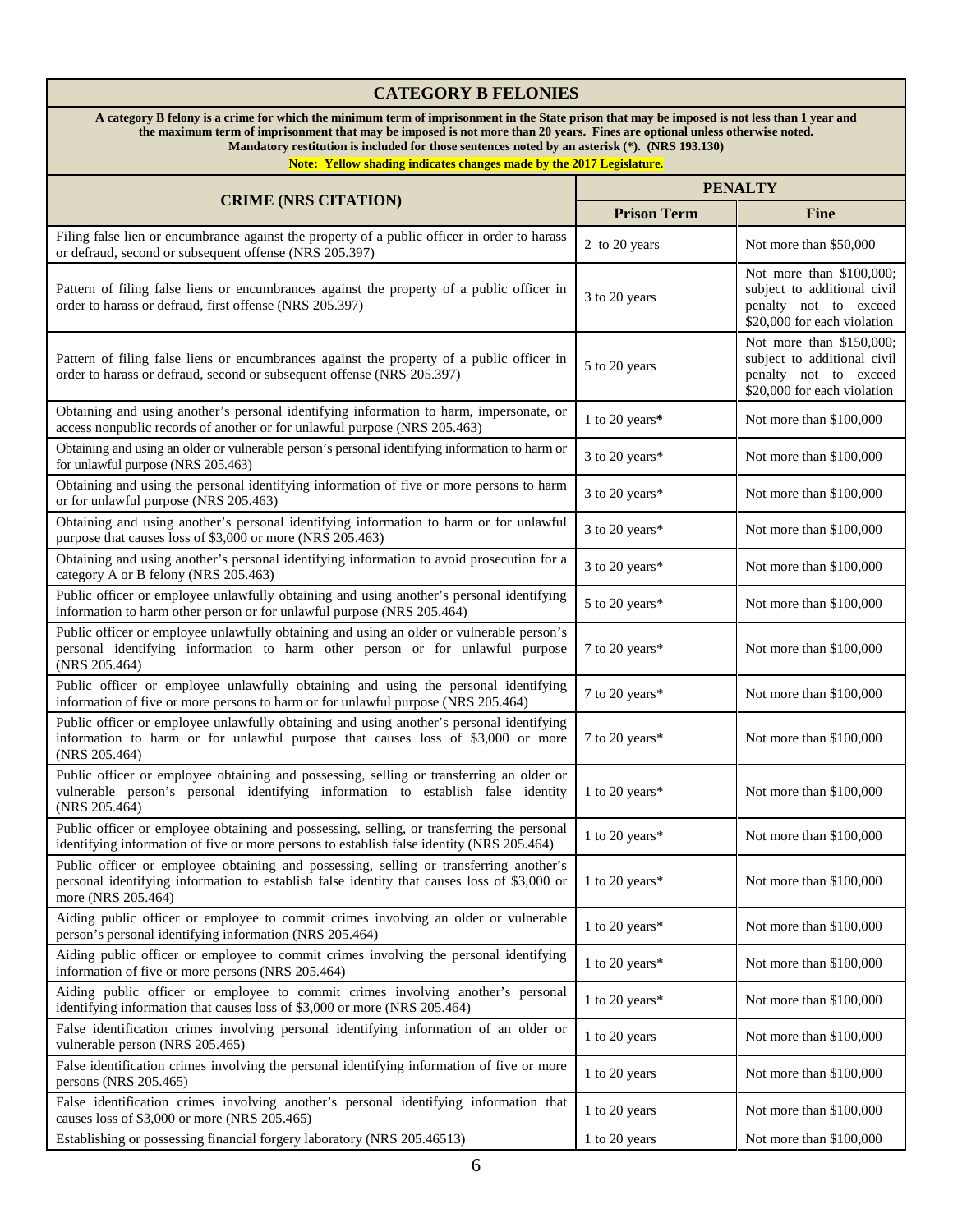#### **CATEGORY B FELONIES A category B felony is a crime for which the minimum term of imprisonment in the State prison that may be imposed is not less than 1 year and the maximum term of imprisonment that may be imposed is not more than 20 years. Fines are optional unless otherwise noted. Mandatory restitution is included for those sentences noted by an asterisk (\*). (NRS 193.130) Note: Yellow shading indicates changes made by the 2017 Legislature. CRIME (NRS CITATION) PENALTY Prison Term Fine** Unlawful use of scanning device or re-encoder with intent to defraud (NRS 205.605) 1 to 20 years\* Not more than \$100,000 False signals endangering cars, results in physical injury or property damage 1 to 10 years Not more than \$10,000 Not more than \$10,000 Habitual criminal, current conviction for felony **plus** two prior felonies (NRS 207.010) to 20 years; no probation or suspended sentence No fine Habitually fraudulent felon, current conviction for felony involving fraud **plus** two prior felonies that include elements of fraud. Victim of each offense was an older person, a vulnerable person, or a mentally disabled person. (NRS 207.014) 5 to 20 years; no probation or suspended sentence; prosecutor must charge No fine Coercion, force or threat of force (NRS 207.190) 1 to 6 years Not more than \$5,000 Unlawful contact with child under 16 years of age or with mentally ill person, subsequent 1 to 6 years Not more than \$5,000 Not more than \$5,000 Racketeering (now includes credit or debit card forgery, identity theft, possession of **Forgery laboratory**) (NRS 207.400) **Subset of the U.S. 20 years** Not more than \$25,000 **forgery laboratory**) (NRS 207.400) Escape of felony prisoner, use of weapon, hostage(s) taken, or results in substantial bodily harm (NRS 212.090) 2 to 20 years; no probation or suspended sentence Not more than \$20,000 Escape of felony prisoner, no aggravating factors (NRS 212.090) 1 to 10 years Not more than \$10,000 Escape of gross misdemeanor or misdemeanor prisoner, use of weapon  $(NRS 212.090)$  Insurface of misuchical prisoner, use of weapon  $1 to 6 \text{ years}$  Not more than \$5,000 Possession by felony prisoner of escape tools (NRS 212.093) 1 to 6 years Not more than \$5,000 Unauthorized absences from prison (NRS 212.095) Penalty under NRS 212.090. Aiding escape of felony prisoner (NRS 212.100) 1 to 10 years Not more than \$10,000 Aid in escape of gross misdemeanor or misdemeanor prisoner, use of weapon 1 to 6 years Not more than \$5,000 Not more than \$5,000 Custodian allowing escape of felon (NRS 212.110) 1 to 6 years Not more than \$10,000 Ministerial officer allowing escape (NRS 212.120) 1 to 6 years Not more than \$10,000 Furnishing weapons or drugs to prisoner (NRS 212.160) 1 to 6 years Not more than \$5,000 Possession of weapon or facsimile by prisoner (NRS 212.185) 1 to 6 years No fine Unlawful acts related to human excrement or bodily fluid by prisoner in lawful confinement (NRS 212.189) 2 to 10 years; consecutive after current sentence, no probation or suspended sentence Not more than \$10,000 Major violation of lifetime supervision of sex offender (NRS 213.1243) 1 to 6 years Not more than \$5,000 Elections: Tampering or interfering with a mechanical voting system, device, or program Elections: Tampering or interfering with a mechanical voung system, device, or program 2 to 20 years No fine used to count ballots with intent to influence the outcome of an election (NRS 293.755) Abuse of child receiving mental health treatment, substantial bodily harm  $(NRS 433B.340)$  Not more than \$5,000 (NRS 433B.340) Abuse or neglect of patient by mental health provider, **either** for first violation that results Abuse or neglect or patient by mental nealth provider, **either** for first violation (nat results 1 to 6 years Not more than \$5,000 in substantial bodily harm or for subsequent violation (NRS 435.645) Willful use of aversive intervention on person with a disability or improper use of restraint, **either** first violation with substantial bodily harm **or** subsequent violation (NRS 449.783) 1 to 6 years Not more than \$5,000 Maintaining drug house, first offense (NRS 453.316) 1 to 6 years Not more than \$10,000 Maintaining drug house, subsequent offense (NRS 453.316) 2 to 10 years; no probation or suspended sentence Not more than \$20,000 Import, sell, et cetera, schedule I or II drugs, first offense (NRS 453.321) 1 to 6 years Not more than \$20,000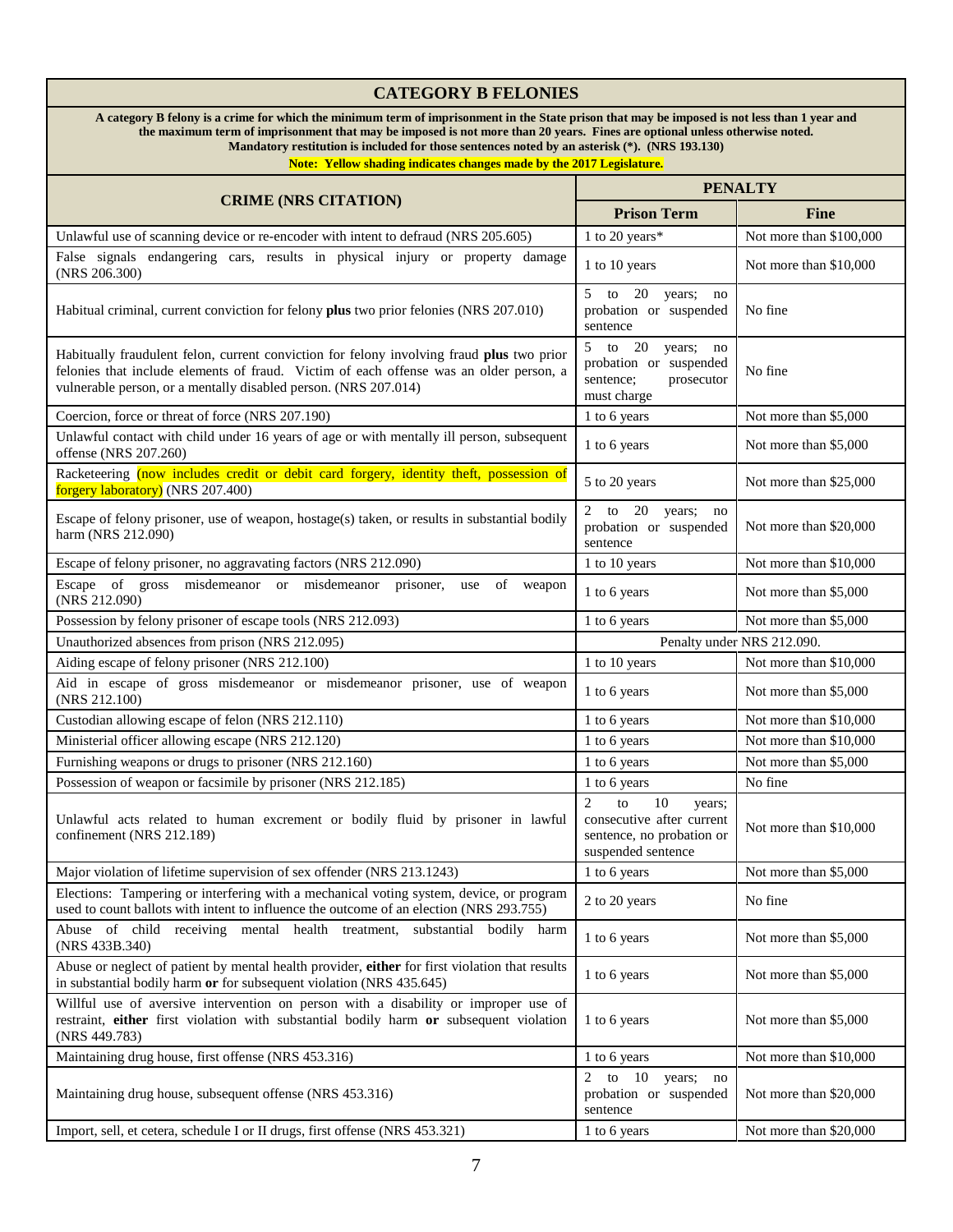# **CATEGORY B FELONIES**

**A category B felony is a crime for which the minimum term of imprisonment in the State prison that may be imposed is not less than 1 year and the maximum term of imprisonment that may be imposed is not more than 20 years. Fines are optional unless otherwise noted. Mandatory restitution is included for those sentences noted by an asterisk (\*). (NRS 193.130)**

| <b>CRIME (NRS CITATION)</b>                                                                                                                                                                              | <b>PENALTY</b>                                                                |                                            |
|----------------------------------------------------------------------------------------------------------------------------------------------------------------------------------------------------------|-------------------------------------------------------------------------------|--------------------------------------------|
|                                                                                                                                                                                                          | <b>Prison Term</b>                                                            | <b>Fine</b>                                |
| Import, sell, et cetera, schedule I or II drugs, second offense (NRS 453.321)                                                                                                                            | 2 to $10$ years;<br>no<br>probation or suspended<br>sentence                  | Not more than \$20,000                     |
| Import, sell, et cetera, schedule I or II drugs, third or subsequent offense (NRS 453.321)                                                                                                               | 3 to $15$ years;<br>no<br>probation or suspended<br>sentence                  | Not more than \$20,000                     |
| Import, sell, et cetera, schedule III, IV, or V drugs, second offense (NRS 453.321)                                                                                                                      | 2 to 10 years; no<br>probation or suspended<br>sentence                       | Not more than \$15,000                     |
| Import, sell, et cetera, schedule III, IV, or V drugs, third or subsequent offense<br>(NRS 453.321)                                                                                                      | 3 to 15 years; no<br>probation or suspended<br>sentence                       | Not more than \$20,000                     |
| Unlawful acts relating to manufacture or compounding of certain controlled substances<br>(NRS 453.322)                                                                                                   | 3 to 15<br>years;<br>no<br>probation                                          | Not more than \$100,000                    |
| Allowing child to be present where controlled substances are being used, substantial<br>bodily harm results (NRS 453.3325)                                                                               | $6$ to $20$ years;<br>no<br>probation or suspended<br>sentence                | Not more than \$20,000                     |
| Allowing child to be present where controlled substances are unlawfully sold, exchanged,<br>given away or administered, no substantial bodily harm or death (NRS 453.3325)                               | 3 to 15<br>years; no<br>probation or suspended<br>sentence                    | Not more than \$10,000                     |
| Allowing child to be present where controlled substances are unlawfully sold, exchanged,<br>given away or administered, substantial bodily harm results (NRS 453.3325)                                   | 6 to 20 years; no<br>probation or suspended<br>sentence                       | Not more than \$20,000                     |
| Allowing child to be present where controlled substances are unlawfully manufactured,<br>no substantial bodily harm or death (NRS 453.3325)                                                              | $5$ to $20$ years;<br>$\overline{p}$<br>probation or suspended<br>sentence    | Not more than \$15,000                     |
| Possession not for sale of flunitrazepam or GHB (NRS 453.336)                                                                                                                                            | 1 to 6 years                                                                  | No fine                                    |
| Possession for purpose of sale, schedule I or II drugs, flunitrazepam, or GHB, third or<br>subsequent offense (NRS 453.337)                                                                              | to $15$<br>3 <sup>7</sup><br>years; no<br>probation or suspended<br>sentence  | Not more than \$20,000                     |
| Trafficking, schedule I drugs (NRS except marijuana), flunitrazepam, or GHB, 4 to<br>14 grams (NRS 453.3385)                                                                                             | 6<br>$\mathbf{1}$<br>to<br>years;<br>no<br>probation or suspended<br>sentence | Mandatory fine, not more<br>than \$50,000  |
| Trafficking, schedule I drugs (NRS except marijuana), flunitrazepam, or GHB, 14 to<br>28 grams (NRS 453.3385)                                                                                            | 2 to 15<br>years;<br>no<br>probation or suspended<br>sentence                 | Mandatory fine, not more<br>than \$100,000 |
| Trafficking, 1,000 to 5,000 pounds of marijuana, or 20 to 100 pounds of concentrated<br>cannabis (NRS 453.339)                                                                                           | 2 to 10 years; no<br>probation or suspended<br>sentence                       | Mandatory fine, not more<br>than \$50,000  |
| Trafficking, schedule II drugs, 200 to 400 grams (NRS 453.3395)                                                                                                                                          | 2 to 10 years; no<br>probation or suspended<br>sentence                       | Mandatory fine, not more<br>than \$100,000 |
| Filling or delivering of prescriptions by illegal Internet pharmacy, schedule I drug<br>involved or drug causes substantial bodily harm or death (NRS 453.3638)                                          | $3$ to 15<br>years; no<br>probation or suspended<br>sentence                  | Not more than \$100,000                    |
| Unlawful acts relating to filling prescriptions via the Internet, schedule I drug involved or<br>drug causes substantial bodily harm or death (NRS 453.3639)                                             | 3 to 15 years; no<br>probation or suspended<br>sentence                       | Not more than \$100,000                    |
| Unlawful acts relating to prescribing of drugs with knowledge of involvement of illegal<br>Internet pharmacy, schedule I drug involved or drug causes substantial bodily harm or<br>death (NRS 453.3643) | 3 to 15 years; no<br>probation or suspended<br>sentence                       | Not more than \$100,000                    |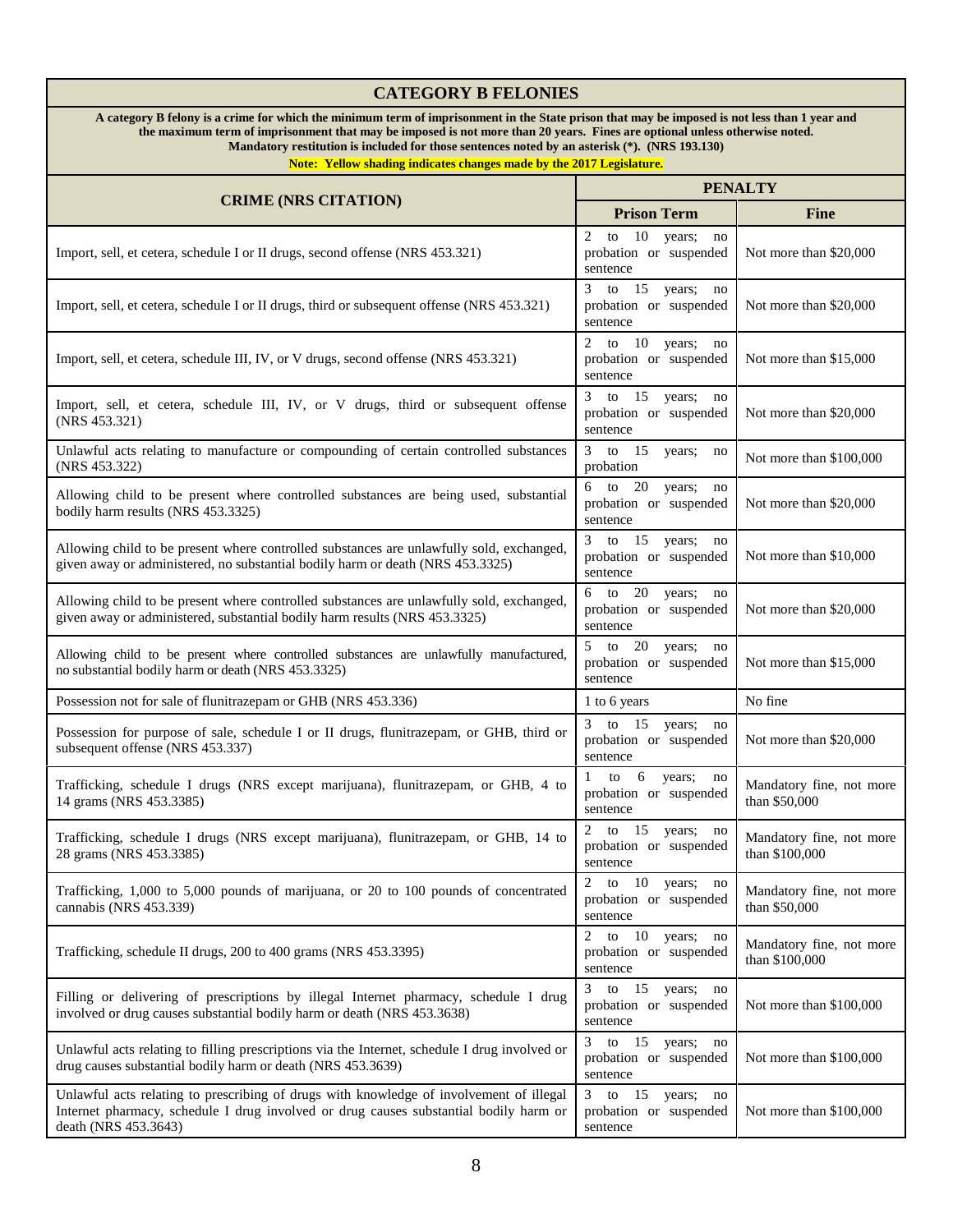# **CATEGORY B FELONIES**

**A category B felony is a crime for which the minimum term of imprisonment in the State prison that may be imposed is not less than 1 year and the maximum term of imprisonment that may be imposed is not more than 20 years. Fines are optional unless otherwise noted. Mandatory restitution is included for those sentences noted by an asterisk (\*). (NRS 193.130)**

| <b>CRIME (NRS CITATION)</b>                                                                                                                                                               | <b>PENALTY</b>                                                                                              |                                            |
|-------------------------------------------------------------------------------------------------------------------------------------------------------------------------------------------|-------------------------------------------------------------------------------------------------------------|--------------------------------------------|
|                                                                                                                                                                                           | <b>Prison Term</b>                                                                                          | <b>Fine</b>                                |
| Conspiracy to violate the Uniform Controlled Substances Act, second offense<br>(NRS 453.401)                                                                                              | 2<br>to<br>10<br>years;<br>no<br>probation or suspended<br>sentence                                         | Not more than \$10,000                     |
| Conspiracy to violate the Uniform Controlled Substances Act, third or subsequent offense<br>(NRS 453.401)                                                                                 | 3 to $15$ years;<br>no<br>probation or suspended<br>sentence                                                | Not more than \$20,000 for<br>each offense |
| Using minor as an agent or furnishing drugs to minor (NRS 454.306)                                                                                                                        | 5 to 20 years                                                                                               | Not more than \$20,000                     |
| Gaming without a license (NRS 463.360)                                                                                                                                                    | 1 to 10 years                                                                                               | Not more than \$50,000                     |
| Willful violation or attempt to violate business entity race book and sports pool wagering<br>provisions (NRS 463.800—Penalty under NRS 463.360.)                                         | 1 to 10 years                                                                                               | Not more than \$50,000                     |
| Gaming crimes, first offense (includes certain track and sports wagering and attempts at or<br>conspiracy to commit crimes) (NRS 465.088)                                                 | 1 to 6 years                                                                                                | Not more than \$10,000                     |
| Gaming crimes, second or subsequent violation (includes certain track and sports wagering<br>and attempts at or conspiracy to commit crimes) (NRS 465.088)                                | 6<br>1 to<br>years;<br>no<br>probation or suspended<br>sentence                                             | Not more than \$10,000                     |
| Unlawful dissemination of certain wire information (NRS 465.090)                                                                                                                          | 1 to 6 years                                                                                                | Not more than \$5,000                      |
| Theft of fire prevention device, value of \$650 or more (NRS 475.105-Punished as<br>grand larceny. See NRS 205.222.)                                                                      | 1 to 10 years*                                                                                              | Mandatory fine, not more<br>than \$10,000  |
| Unlawful purchase, sale, disposal, or transfer of a motor vehicle or part knowing the<br>identification number has been falsely attached, removed, destroyed, or altered<br>(NRS 482.551) | 1 to 10 years                                                                                               | Not more than \$60,000                     |
| Failure to stop at accident involving death or personal injury, separate offense for each<br>person injured or killed (NRS 484E.010)                                                      | $2$ to<br>20<br>years;<br>no<br>suspended sentence or<br>probation                                          | Mandatory fine, \$2,000 to<br>\$5,000      |
| Failure to obey signal by officer and causes property damage or operates a vehicle in<br>dangerous manner (NRS 484B.550)                                                                  | 1 to 6 years                                                                                                | Not more than \$5,000                      |
| Failure to obey signal by officer, resulting in death or bodily harm (NRS 484B.550)                                                                                                       | 2 to 20 years                                                                                               | Not more than \$50,000                     |
| Failure to obey roadblock, resulting in death, substantial bodily harm, or property damage<br>over \$1,000 (NRS 484B.580)                                                                 | 1 to 6 years                                                                                                | Not more than \$5,000                      |
| Reckless driving, willful conduct resulting in death or substantial bodily harm<br>(NRS 484B.653)                                                                                         | 1 to 6 years                                                                                                | Mandatory fine, \$2,000 to<br>\$5,000      |
| DUI, third offense in 7 years (NRS 484C.400)                                                                                                                                              | 6<br>to<br>years;<br>1<br>no<br>probation or suspended<br>sentence<br>except<br>in<br>certain circumstances | Mandatory fine, \$2,000 to<br>\$5,000      |
| DUI and previous conviction of felony DUI; DUI causing substantial bodily harm or death<br>or homicide resulting from DUI (NRS 484C.410)                                                  | 2<br>to 15 years;<br>no<br>probation or suspended<br>sentence<br>except<br>in<br>certain circumstances      | Mandatory fine, \$2,000 to<br>\$5,000      |
| DUI causing substantial bodily harm or death (NRS 484C.430)                                                                                                                               | 20 years;<br>2<br>to<br>no<br>probation or suspended<br>sentence                                            | Mandatory fine, \$2,000 to<br>\$5,000      |
| Knowingly selling a motor vehicle whose odometer has been fraudulently altered<br>(NRS 484D.335)                                                                                          | 1 to 6 years                                                                                                | Not more than \$10,000                     |
| Watercraft DUI causing substantial bodily harm or death (NRS 488.420)                                                                                                                     | 2<br>20<br>to<br>years;<br>no<br>probation or suspended<br>sentence                                         | Mandatory fine, \$2,000 to<br>\$5,000      |
| Watercraft DUI, and previous conviction of watercraft DUI causing substantial bodily<br>harm or death (NRS 488.427)                                                                       | 2 to 15 years; no<br>probation or suspended<br>sentence                                                     | Mandatory fine, \$2,000 to<br>\$5,000      |